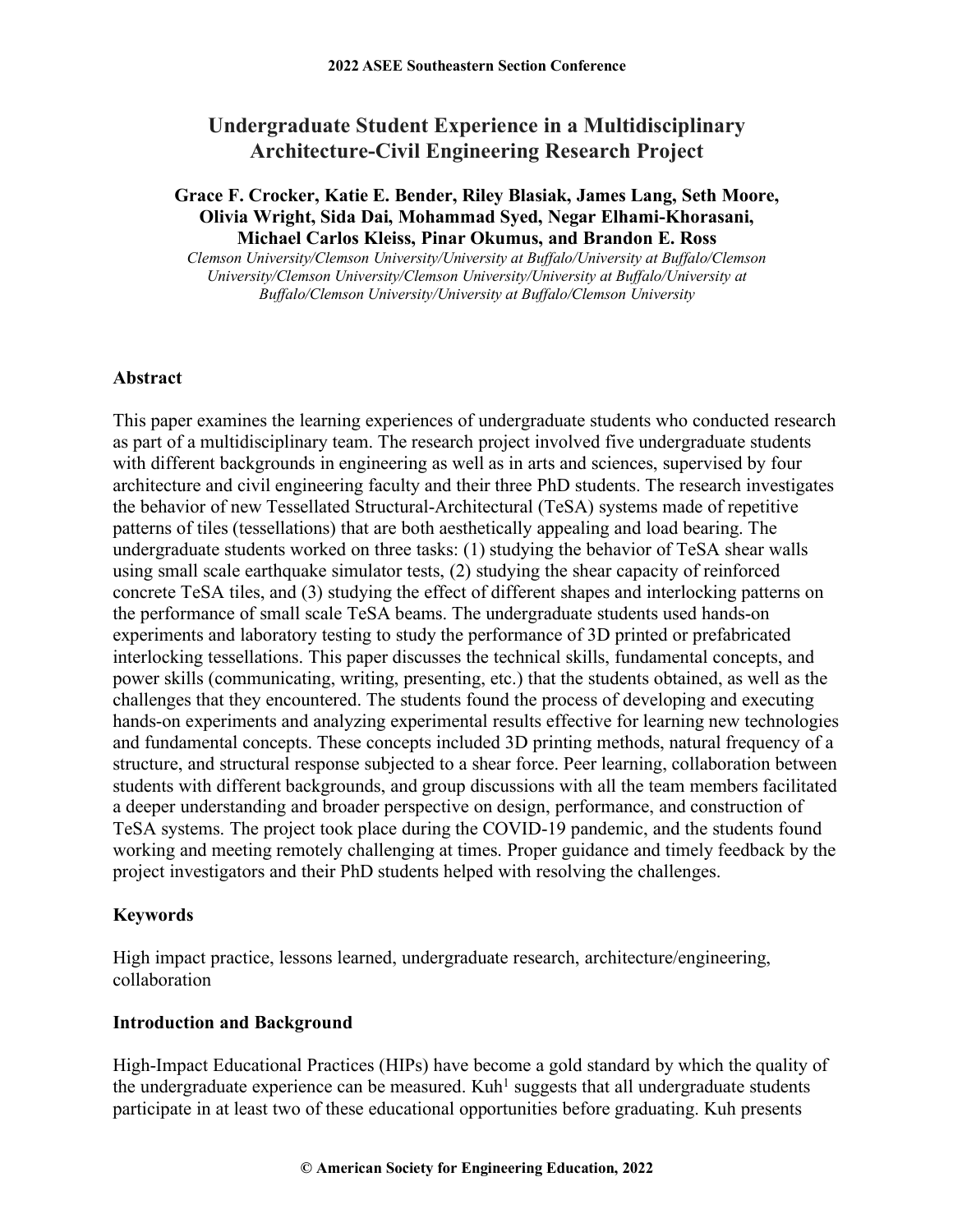evidence that participation in HIPs provides students with greater opportunities for deep learning and self-reported gains, particularly students belonging to historically marginalized groups. This paper will discuss a series of research projects for undergraduate students that fall under the category of two of the HIPs suggested by Kuh: "Collaborative Assignments and Projects" and "Undergraduate Research."

The National Science Foundation provides an opportunity for undergraduate students interested in research to get involved in existing NSF-funded projects by participating in a Research Experience for Undergraduates (REU). In this paper, we will examine the experiences of five REU participants who were involved in an interdisciplinary architectural and civil engineering research project at two universities during the summer of 2021. These REU students were advised and mentored by four architecture and civil engineering faculty members and three PhD students, whose experiences will also be discussed.

Each of the REU students participated in one of three small research projects which were conducted as part of the larger interdisciplinary project mentioned above. The objective of this larger project is to examine the behavior of Tessellated Structural-Architectural (TeSA) systems. Tessellations are mathematically defined as patterns of repeating geometric shapes with no gaps or overlap. These tessellated patterns have been used for centuries as architectural features in structures; however, they rarely serve any structural purpose. Unlike existing tessellated building components, TeSA systems are load-bearing systems, such as beams and shear walls, and are comprised of individual tiles in a tessellated pattern. Such a system combines the appeal of architecturally striking forms with some unique and desirable structural qualities. TeSA systems offer resilience by isolating damage in the system to a small number of discrete tiles, providing the opportunity for rapid repair by replacing these damaged tiles. TeSA systems may also be a sustainable option because of their potential to be quickly and easily disassembled and reused elsewhere. Additionally, a TeSA system would make an ideal candidate for automated fabrication and construction due to the repetitive nature of the tiles<sup>2</sup>.

The three research projects which will be discussed in this paper all address some aspect of the design and structural behavior of TeSA systems. Due to the highly interdisciplinary nature of TeSA design, students with research interests in both civil engineering and architecture were selected to participate in this research. The impact of their interdisciplinary collaboration will be examined, as well as the challenges encountered due to the COVID-19 pandemic. Lessons learned from this experience, as well as some advice for future REU participants, will also be presented.

# **Meet the Participants**

*Katie Bender:* Katie is a junior bioengineering major with an emphasis in biomaterials at Clemson University. While she has been involved in bioengineering research projects in the past, she is very interested in exploring research opportunities outside her direct field of study. Currently, Katie is a REU student who is researching the shear capacity of precast concrete TeSA systems.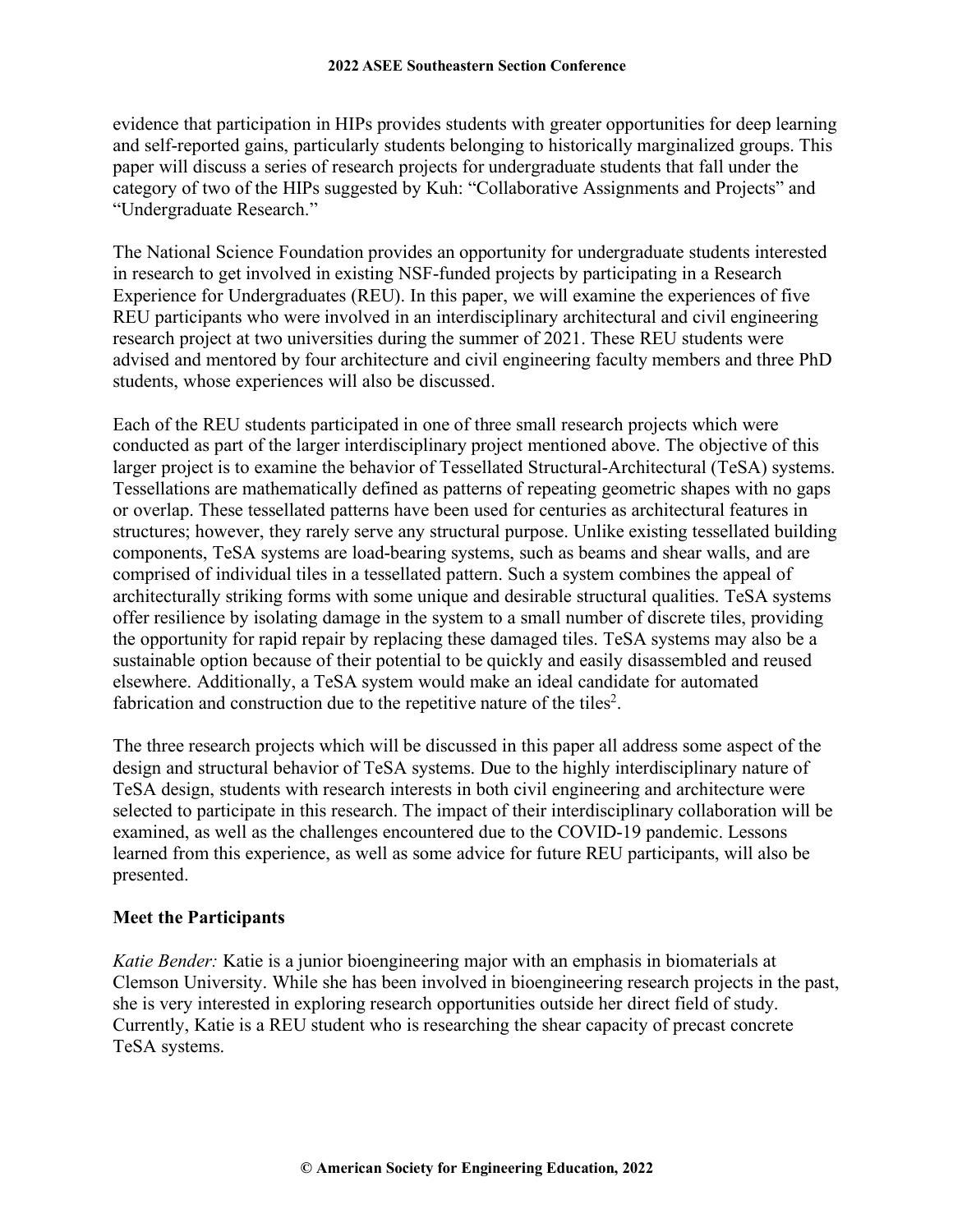*Riley Blasiak:* Riley is a senior double major in civil and environmental engineering at the University at Buffalo. Riley is an active member in the American Society of Civil Engineers (ASCE) and has acted as project manager for both the concrete canoe and steel bridge design teams. Currently, Riley is researching the dynamic behavior of TeSA walls using small scale tests as part of a REU.

*James Lang:* James is a senior civil engineering student studying at the University at Buffalo. James has previously served as a student assistant for statics for two semesters. This role entailed the creating and conducting of recitations, holding office hours, and grading. James is currently a REU student who is researching the dynamic behavior of TeSA walls using small scale tests.

*Seth Moore:* Seth is a junior architecture major with a minor in English at Clemson University. This project is his first experience in research, something he has always found an interest in. Currently, Seth is an REU student who is researching the design and fabrication of TeSA beams at a mid-size scale.

*Olivia Wright:* Olivia is a senior architecture major at Clemson University. Olivia will be spending several months studying abroad to explore the architecture of Spain. Olivia is researching the effect of different shapes and patterns on the behavior of small scale TeSA beams as part of her REU experience.

*Grace F. Crocker:* Grace is a PhD candidate in the Glenn Department of Civil Engineering at Clemson University. She received her M.S. in Civil Engineering from Clemson University in 2019. Her dissertation project focuses on the behavior of tessellated structures, as well as investigating interdisciplinary collaboration between architects and structural engineers.

*Sida Dai:* Sida is a PhD candidate in the Planning, Design and the Built Environment (PDBE) program at Clemson University. He received his M.Arch. from University of Virginia in 2017. His current research interests are generative design, artificial intelligence, tessellation, tangible, and origami.

*Mohammad Syed:* Mohammad is a PhD candidate in the Department of Civil, Structural and Environmental Engineering at University at Buffalo. He received his M.S. in Structural and Earthquake Engineering from University at Buffalo in 2019. His research interests include concrete structures, resilient infrastructure, and performance-based structural engineering.

*Negar Elhami Khorasani:* Dr. Khorasani is an Assistant Professor in the Department of Civil, Structural and Environmental Engineering at the University at Buffalo. She obtained her PhD degree from Princeton University. Her research interests include performance-based design, resilient communities, and risk assessment.

*Michael Carlos Kleiss:* Dr. Kleiss is an Associate Professor of Architecture at Clemson University. He received his PhD from the Massachusetts Institute of Technology. His primary interest is in the use of computers to aid designers throughout the architectural design process. He also focuses on morphology, biomorphic and bio-mimetic design, parametric design, shape grammars, and origami.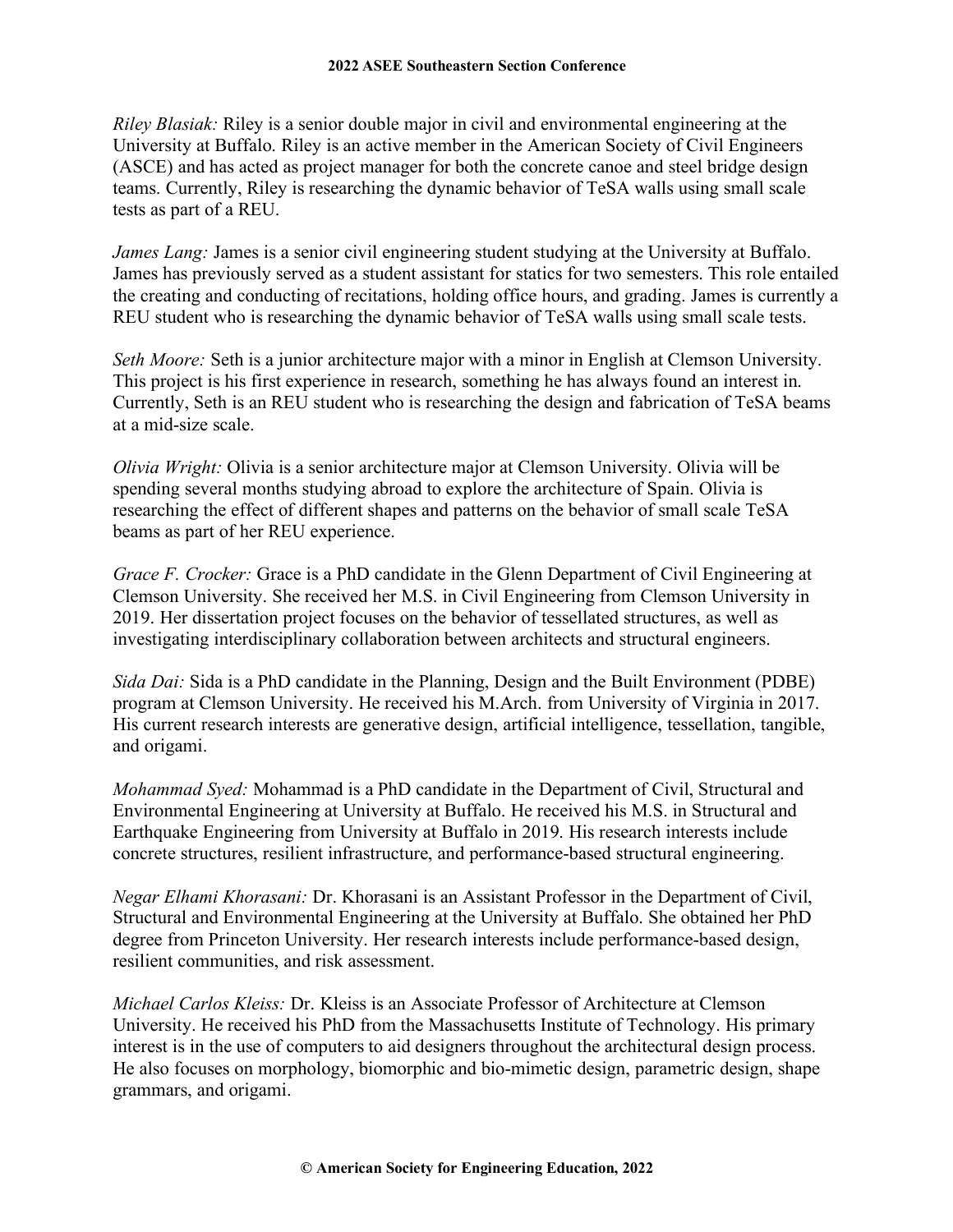*Pinar Okumus: Dr. Okumus is an Associate Professor in the Department of Civil, Structural and* Environmental Engineering at University at Buffalo. She received her PhD degree from University of Wisconsin, Madison. Her research focuses on infrastructure resiliency and longevity as applied to reinforced and prestressed concrete structures.

*Brandon E. Ross:* Dr. Ross is the Cottingham Associate Professor in the Glenn Department of Civil Engineering at Clemson University. He received his PhD from the University of Florida. His research interests vary from adaptable building design to low-cost housing systems for developing communities.

# **Research Projects**

# *Project 1: Understanding the Dynamic Response of Tessellated-Structural Architectural (TeSA) Shear Walls Using Small Scale Shake Table Tests*

This research project investigated the seismic performance TeSA shear wall systems through small-scale testing. Additive manufacturing methods were studied to identify suitable approaches for building small-scale TeSA walls. A three-dimensional steel frame with shear walls composed of 3D printed tiles was tested on an earthquake simulator. The shear walls included solid walls and TeSA walls with different tile patterns (I-shape, triangle-shape, and square-shape). The walls were 12.875 inches tall, 8.75 inches long, and 0.22 inches thick with individual tiles whose sizes ranged from 2 inches by 2 inches to 3 inches by 3 inches. Figure 1 shows the CAD drawings and photographs of 3D printed TeSA walls, as well as a photograph of the experimental setup. The solid (non-tessellated) wall tested as a control specimen is not shown. Different frame-to-wall connection types were considered: (1) walls connected to the frame at columns only, (2) walls connected to the frame at columns and slabs, and (3) walls connected to the frame at the columns, slabs, and foundation level. Peak accelerations at floor levels of frames with TeSA and solid shear walls were measured during earthquake simulations and compared to each other. Free vibration tests were performed to determine the relative stiffness of each tessellation type compared to each other and to the solid shear wall. Damage observed during simulations was documented and categorized into groups to understand differences in performance between TeSA walls.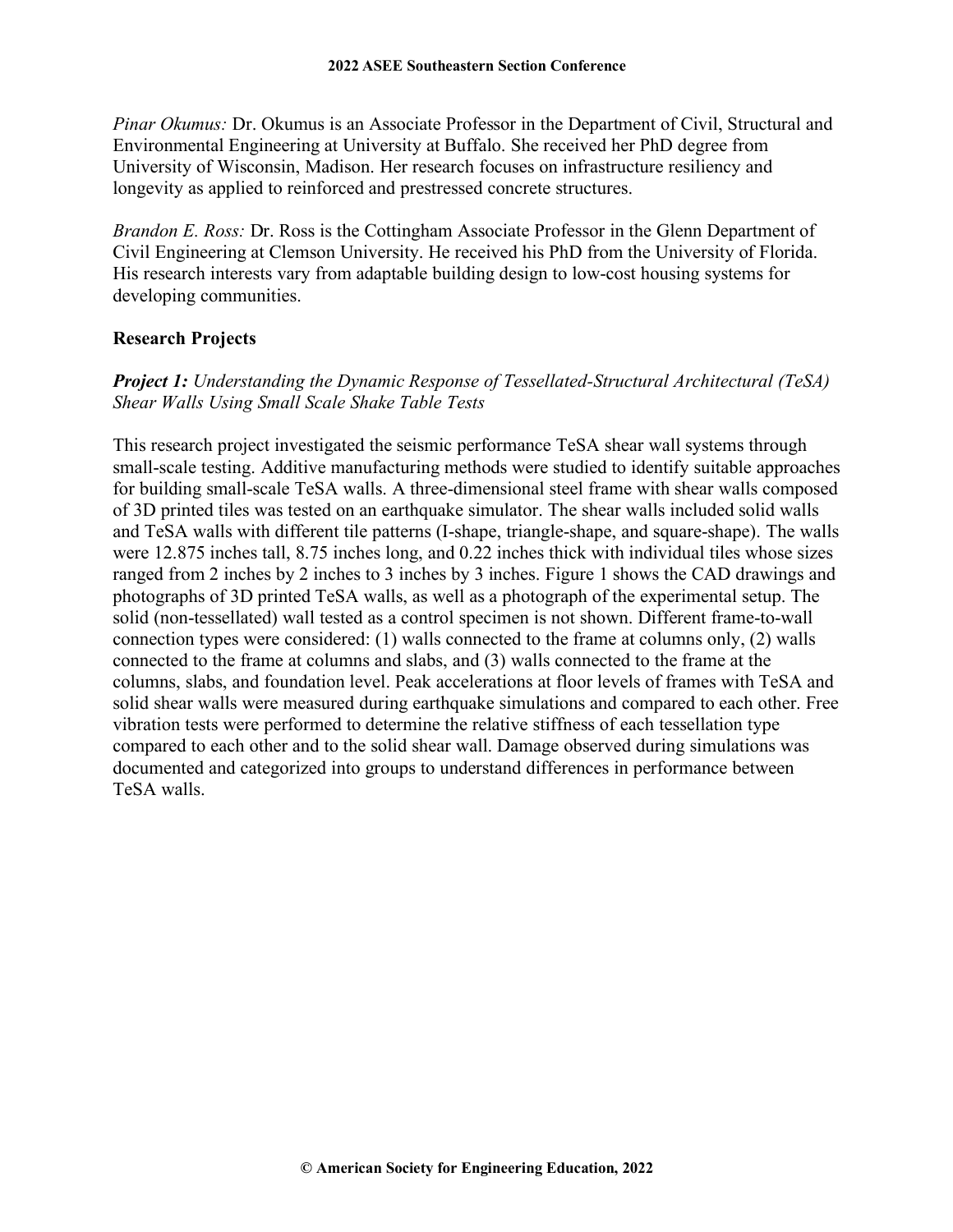

*Figure 1: (a) Drawings and photographs of various tested wall designs, (b) photograph of shake table test setup.*

*Project 2: Investigating the Effects of Varying Tessellation Patterns on the Behavior of 3D Printed TeSA Beams in Flexure*

In this project, a variety of different tile shapes and interlocking patterns were used to design small scale TeSA beams. The student-designed patterns included different classes of tessellations. The tiles were individually 3D printed and assembled to create each small beam. The beams were approximately 4 inches deep, 12 inches long, and 0.375 inches thick with individual tiles with dimensions ranging from 0.5 inches by 0.5 inches to 1.5 inches by 1.5 inches. The beams were tested in 3-point bending using a Universal Testing Machine (UTM). Each beam was loaded to failure using displacement-controlled testing. Load-displacement data was collected for each beam, and the various peak loads, peak displacements, stiffnesses, and general load-displacement responses were compared. Beams were categorized as having brittle, ductile, or pseudo-ductile behavior. Examples of tested designs and a photograph of the test setup can be found in Figure 2.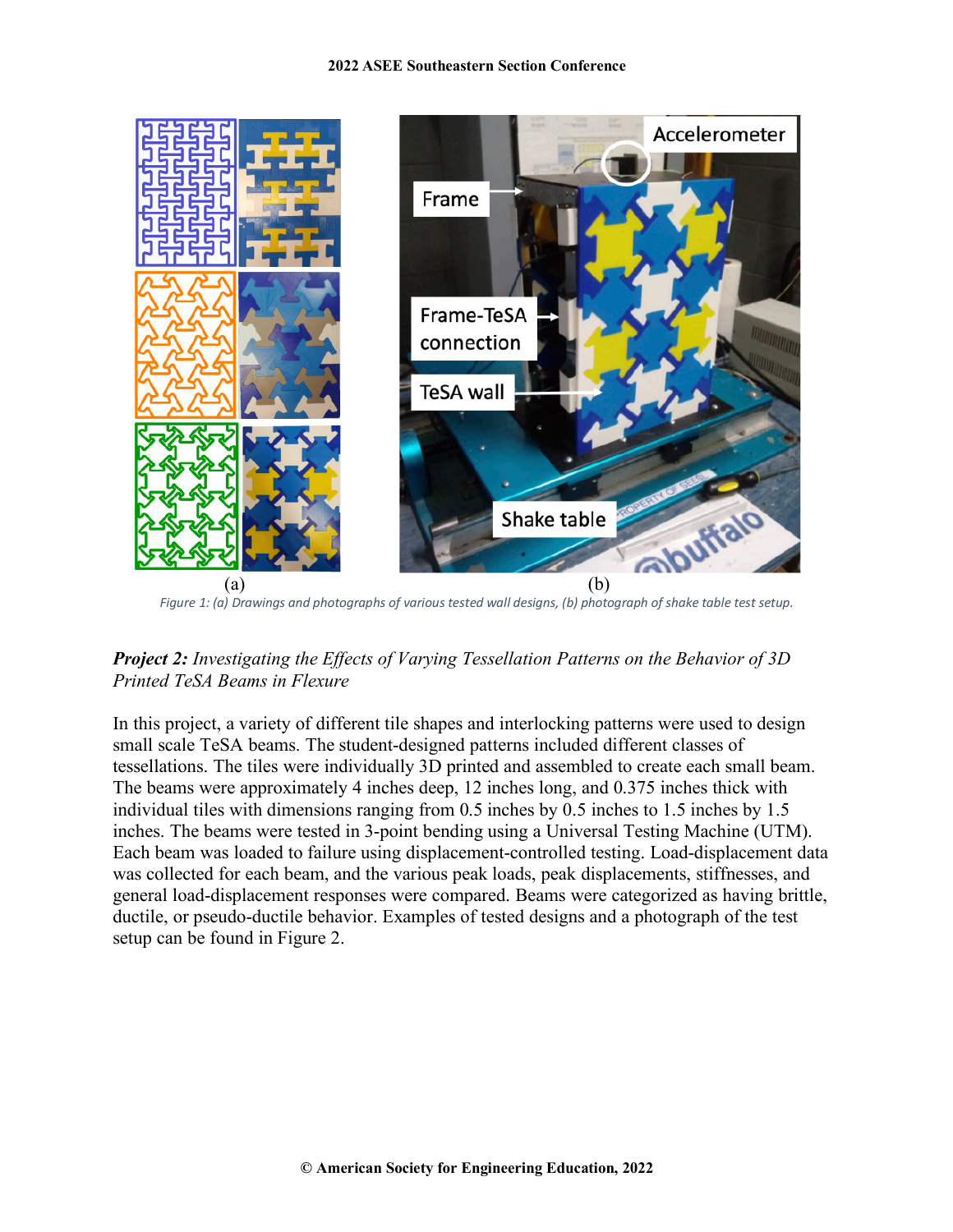

*Figure 2: (a) Photographs of various tested 3D printed beam designs, (b) photograph of 3-point bending test setup.*

#### *Project 3: Measuring the Shear Capacity of a Precast TeSA Specimen*

This project involved the test of a large scale precast reinforced concrete TeSA specimen to determine its shear capacity. Ten precast tiles, which were each roughly 2 feet long, 16 inches tall, and 6 inches thick, were configured in a tessellation to construct a beam-like specimen for testing. A digital rendering and photograph of the specimen can be found in Figure 3. The specimen was tested for direct shear capacity using a modified version of Iosipescu's four-point loading scheme<sup>3</sup>. Two tests were conducted: one with horizontal post-tensioned (PT) steel through the tiles and one without. The first test (with PT) was primarily intended to establish approximately linear-elastic behavior of the specimen, and the second test (without PT) was a test to failure. Redundant instrumentation was installed to ensure accurate collection of load data as well as measurements of global vertical displacement, shear slip at tile interfaces, and gap openings between tiles. Strain data was also collected in various locations. Following testing, the collected data was analyzed to determine the loads at which minor and major cracking occurred, as well as ultimate failure in shear. Visible damage can be seen in Figure 3. Finally, a proposed theoretical model for shear capacity of reinforced concrete was compared to the experimental results.



*Figure 3: (a) Digital rendering of specimen with applied loads and supports, (b) photograph of specimen following testing to failure.*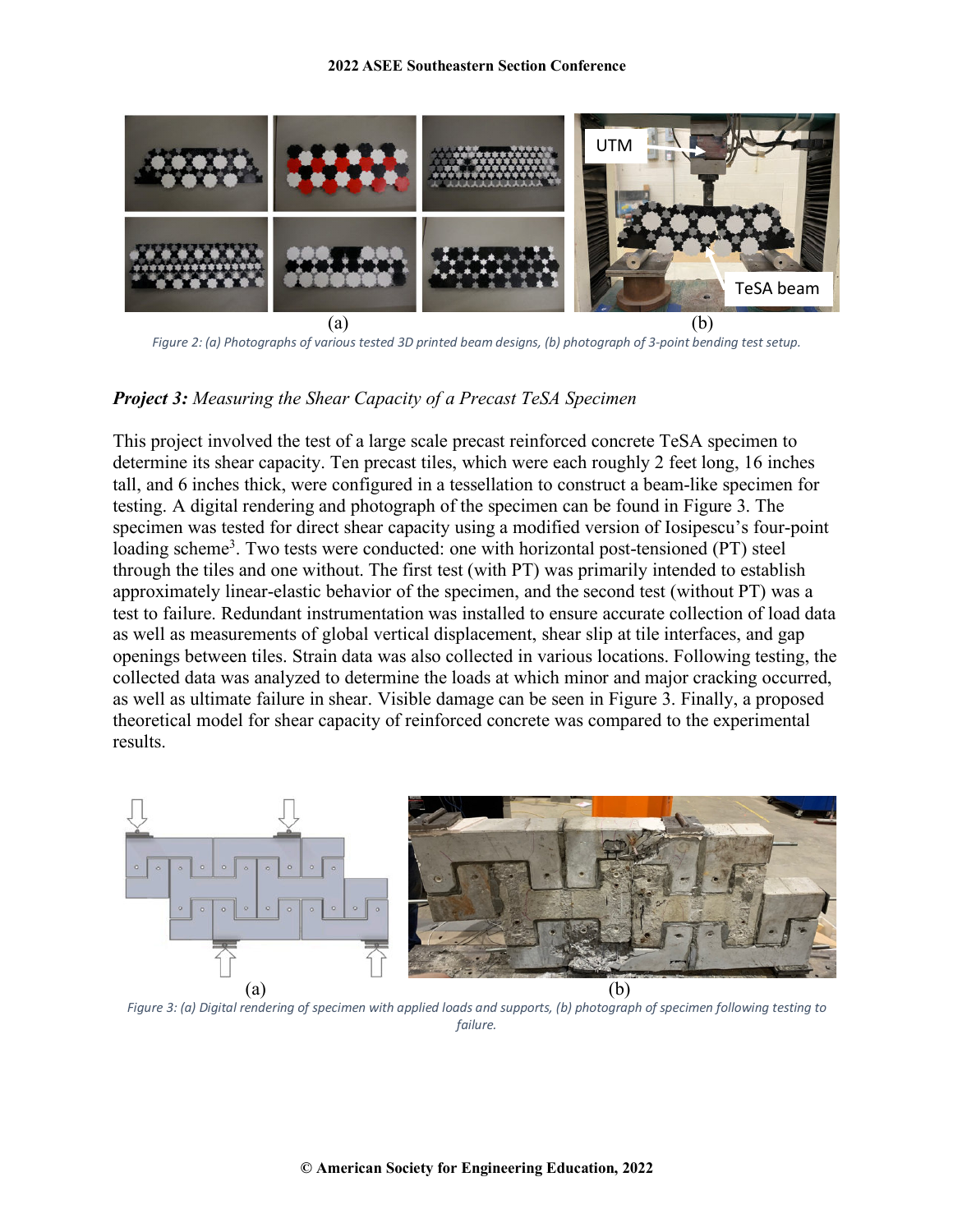### **Goals and Operation**

All of the projects were planned with the mutual goals that REU participants would develop (1) technical research skills, (2) an understanding of fundamental engineering concepts, and (3) power skills such as writing, presenting, and working with a team. Activities, such as group meetings, were organized to promote interaction and facilitate cooperative learning.

Project 1 was conducted at the University at Buffalo. The experimental work was primarily carried out by Riley and James under the guidance of Mohammad, Dr. Okumus, and Dr. Khorasani. Much of this work was conducted virtually due to COVID-19 restrictions.

Project 2 was conducted at Clemson University. The experimental work was carried out by Seth and Olivia under direct supervision of Sida. Dr. Kleiss oversaw Project 2. The majority of this work was conducted in person at the laboratory.

Project 3 was also conducted at Clemson University. The experimental work was carried out by Katie under direct supervision of Grace. Seth also assisted with Project 3 when available. Dr. Ross oversaw this portion of the research. This project was primarily conducted in person at the laboratory.

The REU students at UB and Clemson planned and organized weekly meetings for the entire research team during the second half of the summer to present their work via online meetings. This gave students the opportunity to see the broad spectrum of research being performed collaboratively and engage with each other to gain a deeper understanding of their own projects. Additionally, PhD students reported directly to the faculty members to keep them updated on the progress of each project throughout the summer. This provided the PhD students with the opportunity to directly mentor undergraduates, while faculty members provided oversight to ensure that everyone was staying on task and on schedule.

# **Challenges and Lessons Learned**

At the end of the summer, all REU students, PhD students, and faculty members convened for a debriefing regarding their experience throughout the research projects. The challenges and lessons learned discussed by the participants were examined for common themes which will be discussed in detail in this section.

# *Scheduling and Documentation*

Students learned to schedule "float time" for unforeseen technical difficulties and conflicting equipment needs. For example, students working on Project 1 reported that research tasks had to be completed in coordination with facilities such as the structural engineering laboratory and the 3D printing center. In the laboratory, several experiments were being carried out at the same time for multiple projects and by various investigators. Thus, working with people outside of their team and coordinating with the laboratory schedule slowed the course of the project. In the original project schedule, possible delays caused by other projects happening in the laboratory space or issues arising from laboratory or production equipment were not considered to the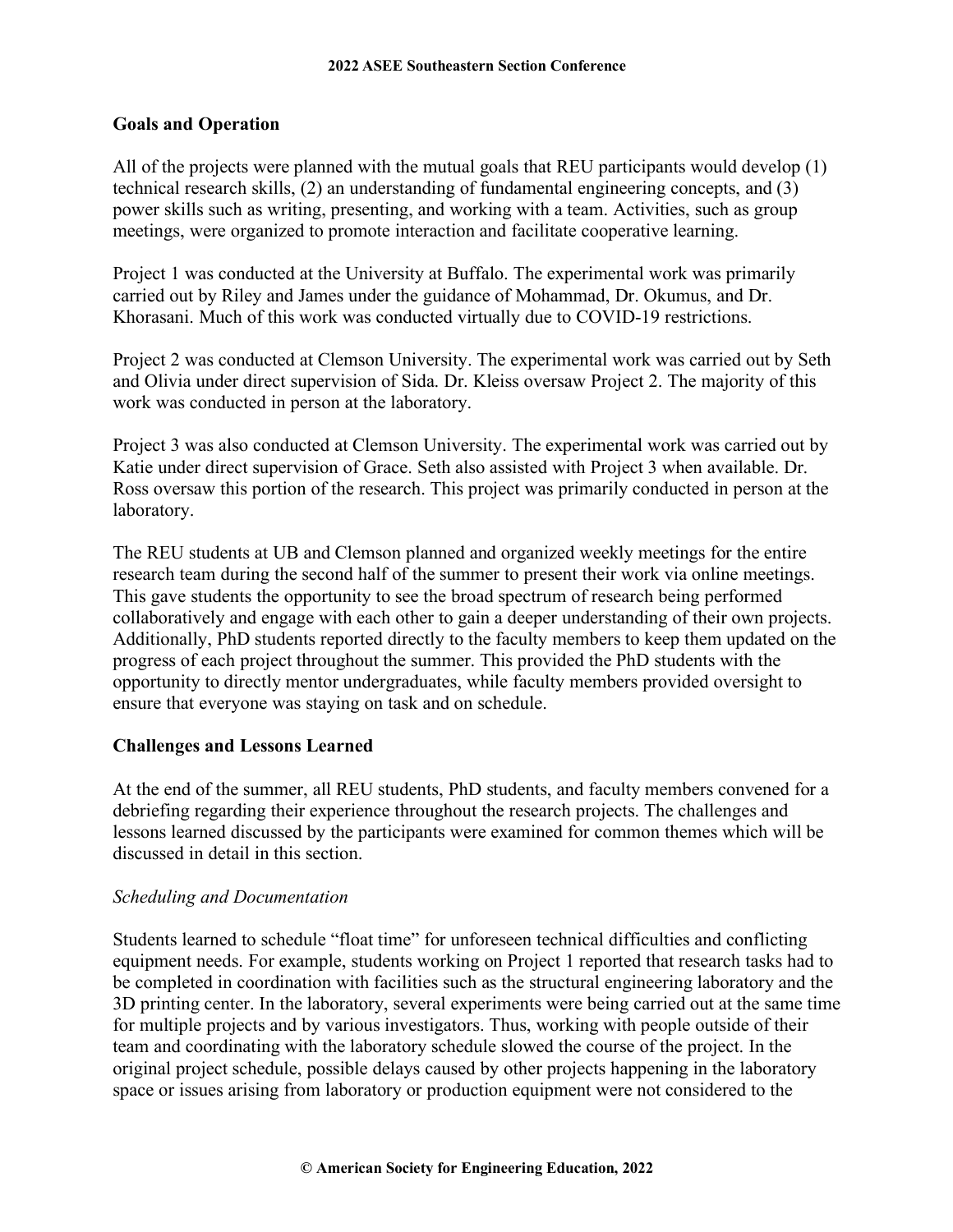extent that was experienced. New printers were being configured in the 3D printing center at the time of the project. This caused the time for the 3D printing to be delayed, setting back all other parts of the project afterwards. Similar to the laboratory delays, the potential setbacks from the 3D printing center were not considered.

Similarly, those working on Project 3 found that their planned schedule did not allow enough time for setting up and testing instrumentation. Testing was delayed to ensure that valid data was collected. Fortunately, testing was still completed before the end of the summer; however, in the future these students would recommend planning more time than is expected to be necessary for this step of the experimental process.

Students also discovered the importance of keeping detailed documentation of experimental work. All of the REU students came to the consensus that taking detailed notes, many pictures, and supplementary videos of their experiments was crucial for their success. For example, students involved with Project 2 took multiple "before", "during", and "after" photos of every beam throughout the testing process in addition to a video. This detailed visual documentation allowed students to retrospectively analyze the failure mechanism of each beam. In addition to discussing the importance of taking detailed experimental notes, pictures, and videos, one student specifically noted the importance of writing short reflections after performing tests to ensure their own understanding of "what was done, why it was important, and what needs to be done next" and claimed that this helped them stay on track with their work.

#### *Technical Skills*

All of the REU students reported learning new technical skills during their work at the laboratory. The students working on Project 1 learned about fast Fourier transform, how to apply the fast Fourier transform to available data, the meaning of natural frequency, how to obtain the natural frequency as part of a free vibration analysis, and how to interpret the results of shake table and free vibration tests. The analysis of the natural frequency of the structure was new to the REU students. They had not taken a course on dynamics. They spent time developing a MATLAB code that would convert acceleration data into the frequency domain. In the end, the students researched the existing literature and found available codes, tools and resources, which helped them understand the required inputs and outputs for the conversion process. Understanding the results of the obtained data from experiments was another challenge. The students reviewed several scholarly sources to understand the natural frequency, and the external factors that could be contributing to peaks in the natural frequency data.

The students working on Projects 1 and 2 learned about 3D printing processes, tolerances required for interlocking tiles, and warping and shrinking caused by the printing process. These students also learned about 3D printing materials. Prior to the projects, the students had either very little materials knowledge or a background in civil engineering materials; thus, they were able to learn a whole host of things about 3D printing materials and how they differ from traditional civil engineering materials. The students involved in Project 2 also learned how to operate a UTM to perform 3-point bending tests, as well as analyze the load-displacement data they collected.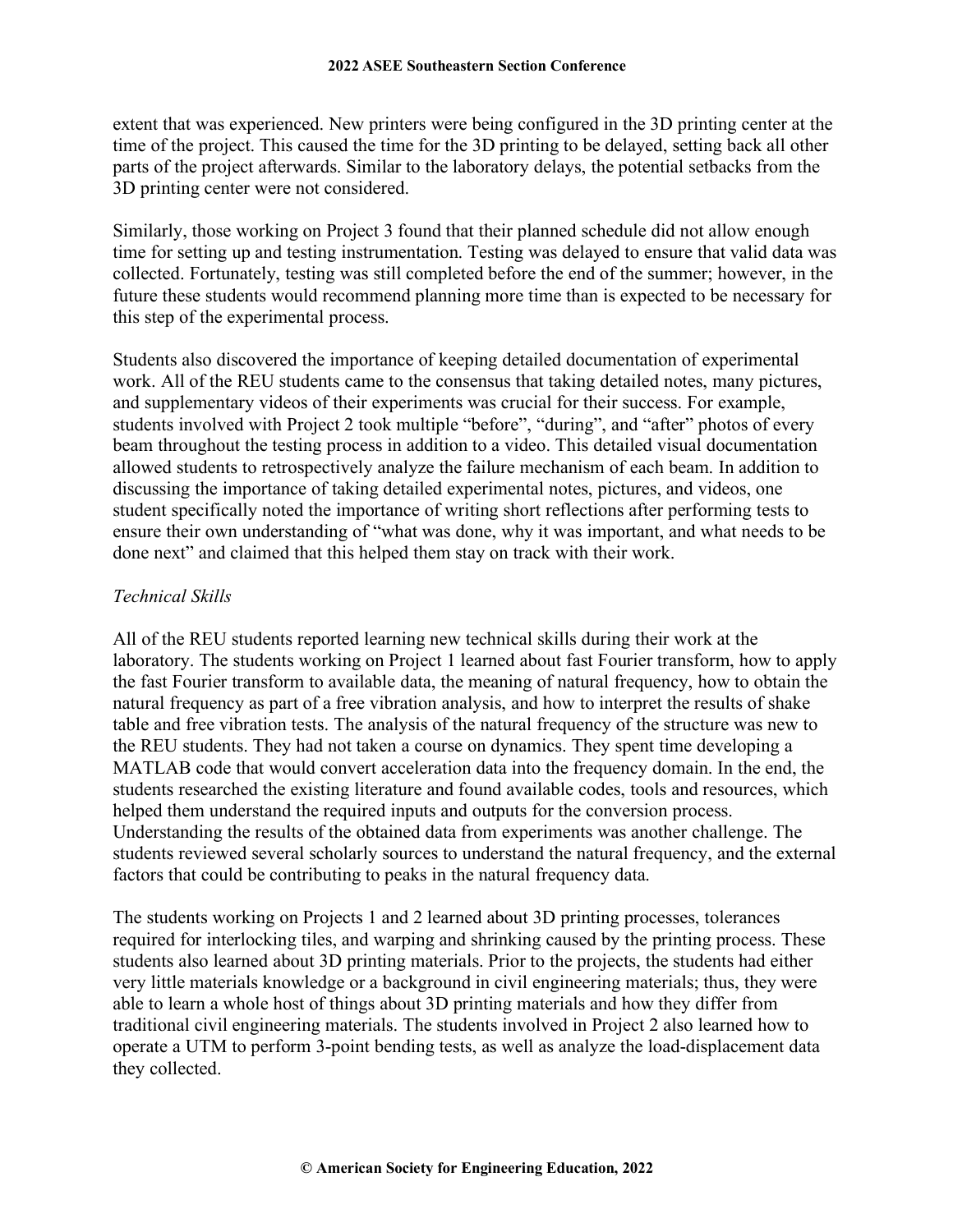The REU students participating in Project 3 learned about installing instrumentation and operating data acquisition software. The REU students had no experience with such instrumentation; they worked closely with Grace to learn how these instruments worked, where they should be located, and how they should be installed. Students also learned how to check if all instruments were operating and troubleshoot when a problem was encountered. The "fundamental questions" of electronics were learned: Is it plugged in? Is it turned on? After testing, Katie learned how to analyze the load, displacement, and strain data collected during testing. Katie also learned the fundamental concepts involved in reinforced concrete mechanics; since her experience was strictly in biomaterials prior to this project, she was required to study this topic independently and through mini-lectures with Grace and Dr. Ross to understand the goals and outcomes of Project 3.

# *Thinking Like a Researcher*

This section will discuss some of ways that the students learned to approach research. Firstly, all of the REU students agreed that this experience taught them the importance of being adaptable throughout the research process. They found it helpful to be open to change, and to listen to feedback from mentors and advisors and make adjustments to their work accordingly.

Students also discovered the value of taking the time to ensure collected data is valid before moving on to the next experiment, especially when many experiments were being performed. Students involved in all projects found that it was important to make sure all data measurement devices were working correctly before completing experiments by having intermediate checks along the way to observe and correct any mistakes. Students also reported that they learned to anticipate the expected results of their experiments based on theory. The REU students learned how to consider the possible outcomes of their research and reflect on the results to consider why the actual outcome may differ from the anticipated response.

One challenge encountered by all of the REU students was that of reading and understanding technical papers. The undergraduate students had limited experience with such literature and found it challenging to synthesize the pages of research into useful information. Students reported that they found it beneficial to read these papers, but it was helpful to ask their peers and advisors for assistance in understanding them when needed.

#### *Learning How to Learn*

During the debriefing, REU students were asked to reflect on the methods which they found most useful for learning information relevant to their project. For example, Katie learned from reading technical papers and having lecture-based discussions with Grace and Dr. Ross. These informal discussions provided her with more in-depth knowledge of the specific part of the research she was expected to do. James learned a lot from online sources that provided basic knowledge on the topics that he was working within. Seth learned similarly, since he was tasked with work in several different aspects of the research. He filled in the knowledge gaps he had from sources providing fundamental information needed for Projects 2 and 3.

Students also spent time in the debriefing discussing the differences between learning new information in the traditional classroom environment as opposed to the hands-on research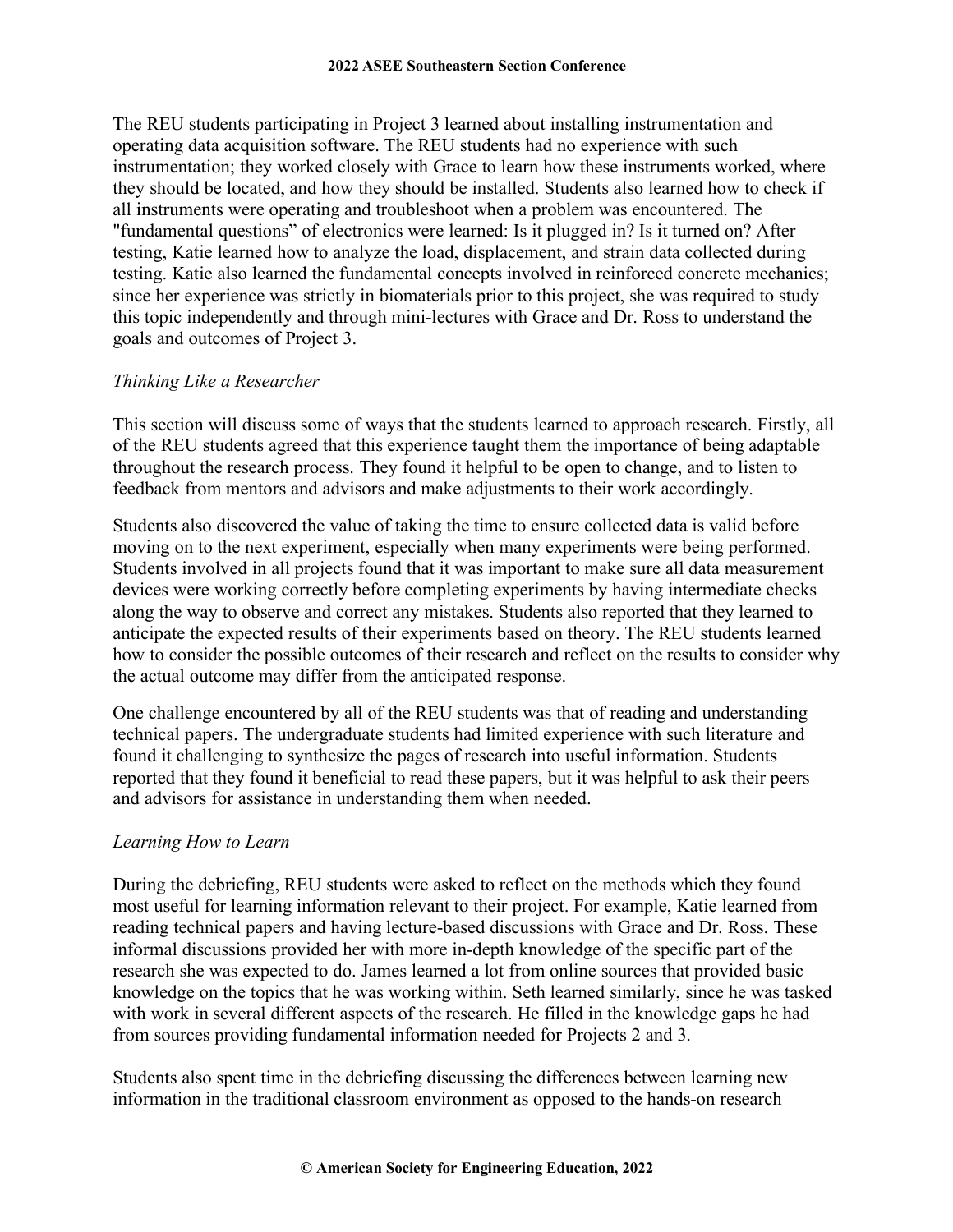environment. Students commented that information that traditionally provided by the instructor in the classroom had to be discovered in the laboratory setting. Additionally, the REU students pointed out that during their research experience they got to focus on one topic for an extended period of time and gain a deep understanding of it. In contrast, topics are often briefly discussed in the classroom to address the essential information, but time constraints prevent deep understanding. Another quality of the projects that the students reflected positively on was the interdisciplinary collaboration they were engaging in. The participation by students from various fields of study mimicked the professional environment and increased the opportunity for peer learning. Students also noted that executing the research process was similar to a design process in the sense that both are iterative processes in which adjustments must frequently be made to achieve the goal. As mentioned above, being adaptable is a valuable quality in a researcher, and this is also true of a professional engineer or architect. Overall, the students responded well to the active learning environment in lieu of traditional lecture strategies.

#### *Power Skills*

One of the goals shared by all three research projects was to help students improve their power skills such as writing, communicating, working in a team, and giving presentations. To this end, several of the students have begun working on technical papers based on their summer research. Additionally, one of the most valuable experiences over the summer was the symposium organized by the REU students. Each student virtually presented their REU research in a conference-style forum. This gave students an opportunity to practice designing and delivering a technical presentation. Being able to present their work at the symposium allowed them to reflect on what they truly learned from the research process. The symposium also gave students the chance to present their own learning in a way that those unfamiliar with the work would be able to understand. The students found that teaching and explaining their work to others was an effective way to cement their own learning.

One challenge, particularly for those involved with Project 1, was the communication between the REU students, advisors, and mentors. The work was completed during the COVID-19 pandemic with much of the communication taking place virtually (Projects 2 and 3 were conducted at Clemson in a time when in-person interaction was permitted). Thus, it was difficult to explain and discuss the research work and experimental setup. At the beginning of the project, the REU students working on Project 1 explored multiple research directions related to 3D printing and testing with the earthquake simulator. In this exploration period, the students had trouble describing the kind of help they needed without showing the mentors their problems. As the project progressed, the students ran into technical problems due to a lack of knowledge on running Fast Fourier Transforms (FFT) and the dynamic movements for structures subjected to seismic motion. At this point, the REU students reached out to Mohammad to utilize all their resources. With the supplemental discussions, the REU students were able to resolve the issues and learn about the technical aspects of the project, such as determining the natural frequency of the structure, dynamics of a structure, and programming required to run an FFT.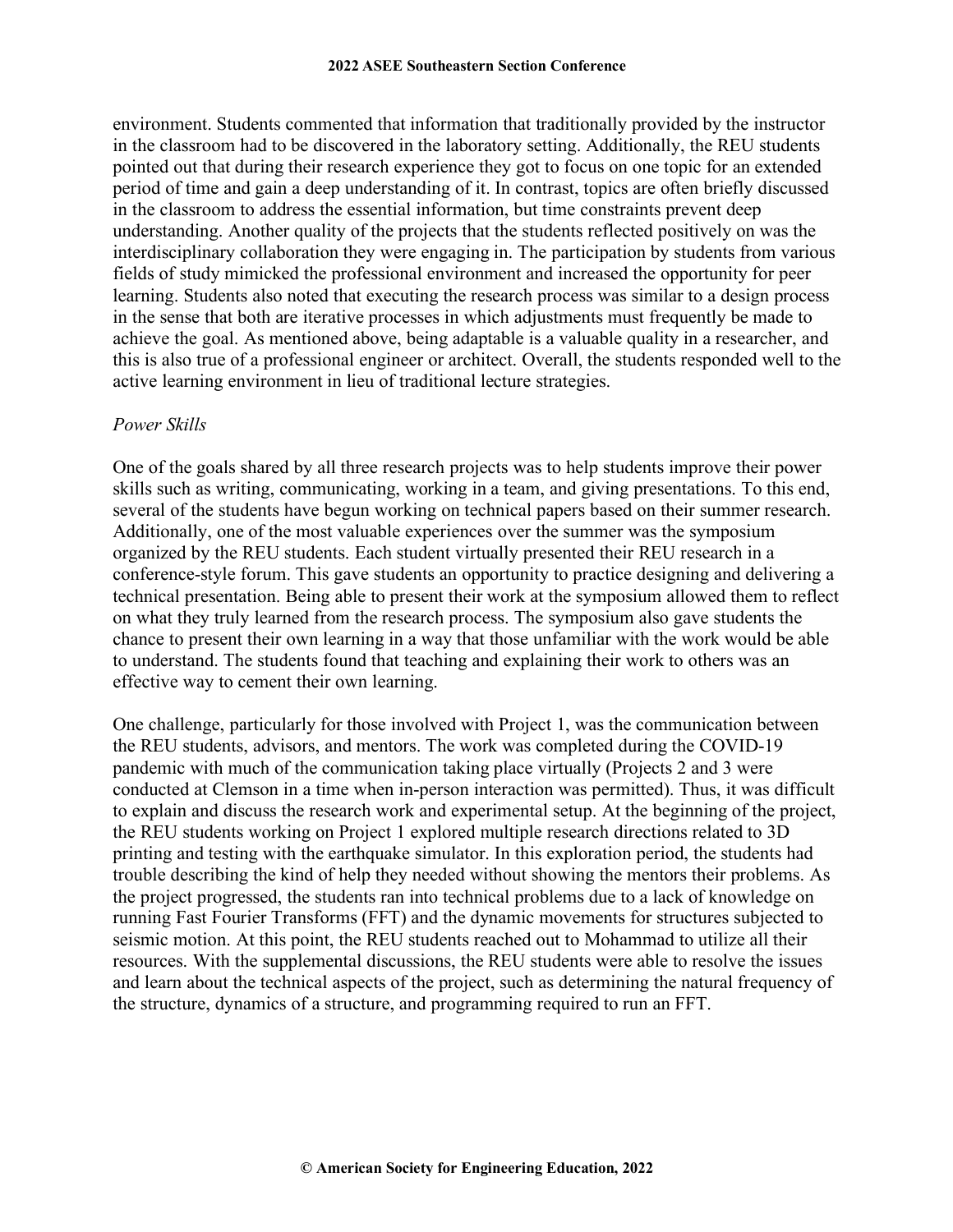# **Conclusions**

Three research projects based on the design and behavior of TeSA systems were executed by five REU students, three PhD mentors, and four faculty advisors. A variety of challenges were encountered and resolved throughout the research process, and many lessons were learned by all of the research participants. After a debriefing, students, mentors, and advisors compiled the following conclusions in the form of advice for future undergraduate researchers:

- When making a schedule, it is important to include extra time to account for events out of the control of the research team. This will prevent significant departures from the planned task order and time.
- It is essential to take detailed notes, as well as more pictures and videos than might be considered necessary, during any laboratory experiment. Detailed documentation provides a valuable reference for later use.
- It is important to be open to change. Feedback from mentors and advisors should be used to make positive changes to the work being reviewed.
- When reading complex technical papers, reaching out to peers and mentors for help can alleviate the frustration caused by misunderstanding jargon or advanced material.
- The active learning strategies implemented via experimental work are a unique and effective way to learn new concepts. Students may enjoy the focus on one particular topic of study, which is a defining aspect of research work. Students may also find it useful to supplement their work in the laboratory with independent study of relevant literature or discussions of relevant technical content with peers and mentors.
- Working in a diverse group of peers from different backgrounds and disciplines may encourage peer learning and allow students to improve their teamwork and communication skills.
- Presenting work to a group of peers, whether the work is ongoing or completed, is highly recommended to foster deep learning for both the presenter and the audience.
- In case of remote coordination and meetings, students may find it helpful to explore and use alternative methods to communicate the research work effectively, such as using several clear photographs to discuss the experimental setup, displaying results in an understandable format, and providing relevant background for any of the discussion topics. Effective communication helps with scheduling, planning, and addressing any issues before they become too large of a problem.

# **References**

- 1 Kuh, G. D. and Schneider, C. G., *High-impact educational practices: What they are, who has access to them, and why they matter*, Association of American Colleges and Universities, 2008.
- 2 Ross, B. E., Yang, C., Kleiss, M.C., Okumus, P., and Elhami Khorasani, N., "Tessellated Structural-Architectural Systems: Concept for Efficient Construction, Repair, and Disassembly," *Journal of Architectural Engineering*, v.26, 2020.
- 3 Iosipescu, N., "New accurate procedure for single shear testing of metals," *J Mater*, 2(3), 1967, 537–566.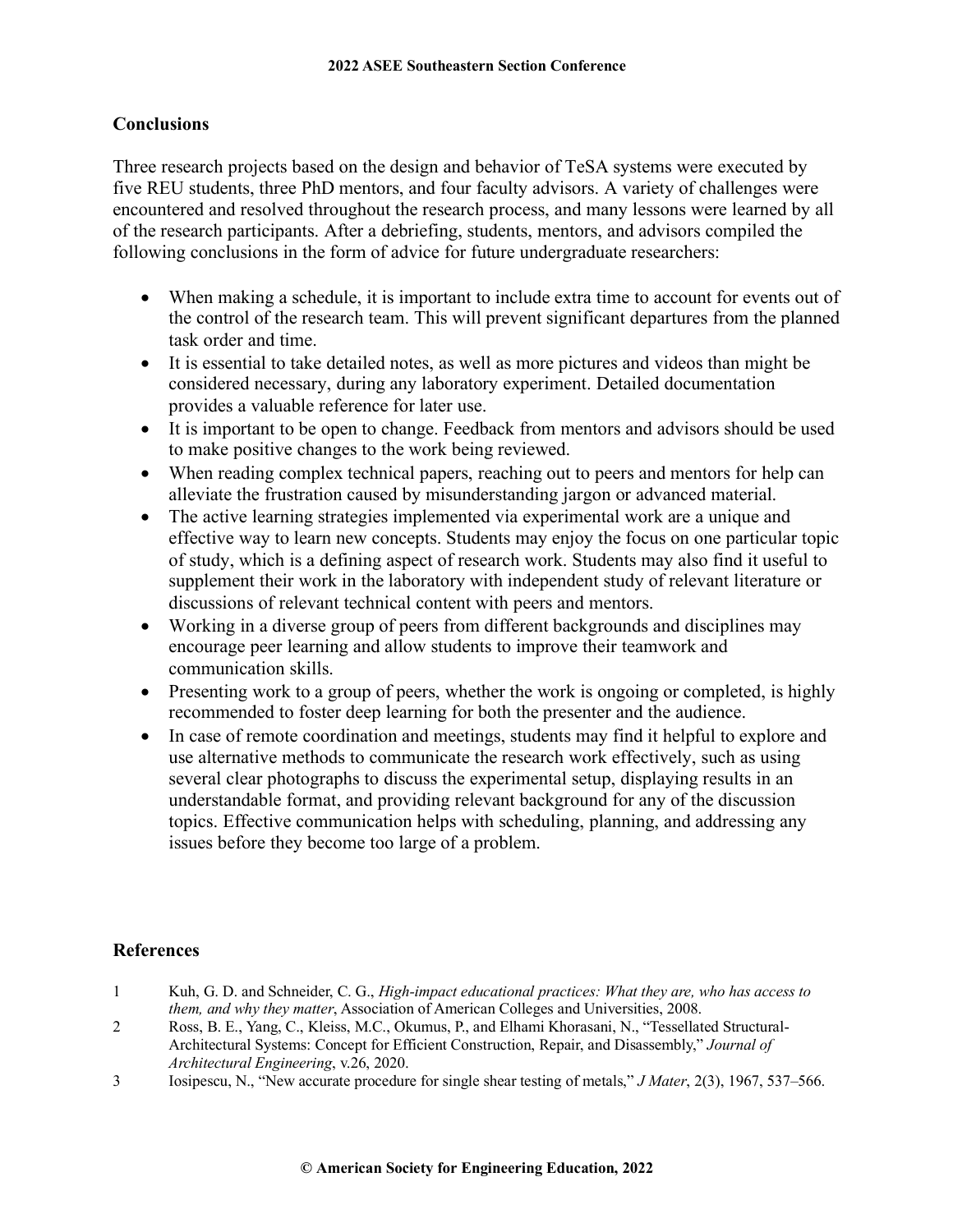# **Grace F. Crocker, EIT**

Grace is a PhD candidate in the Glenn Department of Civil Engineering at Clemson University. She received her M.S. in Civil Engineering from Clemson University in 2019. Her dissertation project focuses on the behavior of tessellated structures, as well as investigating interdisciplinary collaboration between architects and structural engineers.

#### **Katie E. Bender**

Katie is a junior bioengineering major with an emphasis in biomaterials at Clemson University. While she has been involved in bioengineering research projects in the past, she is very interested in exploring research opportunities outside her direct field of study.

#### **Riley Blasiak**

Riley is a senior double major in civil and environmental engineering at the University at Buffalo. Riley is an active member in the American Society of Civil Engineers (ASCE) and has acted as project manager for both the concrete canoe and steel bridge design teams.

#### **James Lang**

James is a senior civil engineering student studying at the University at Buffalo. James has previously served as a student assistant for statics for two semesters.

#### **Seth Moore**

Seth is a junior architecture major with a minor in English at Clemson University. This project is his first experience in research, something he has always found an interest in.

# **Olivia Wright**

Olivia is a senior architecture major at Clemson University. Olivia is currently spending several months studying abroad to explore the architecture of Spain.

#### **Sida Dai**

Sida is a PhD candidate in the Planning, Design and the Built Environment (PDBE) program at Clemson University. He received his M.Arch. from University of Virginia in 2017. His current research interests are generative design, artificial intelligence, tessellation, tangible, and origami.

#### **Mohammad Syed**

Mohammad is a PhD candidate in the Department of Civil, Structural and Environmental Engineering at University at Buffalo. He received his M.S. in Structural and Earthquake Engineering from University at Buffalo in 2019. His research interests include concrete structures, resilient infrastructure, and performance-based structural engineering.